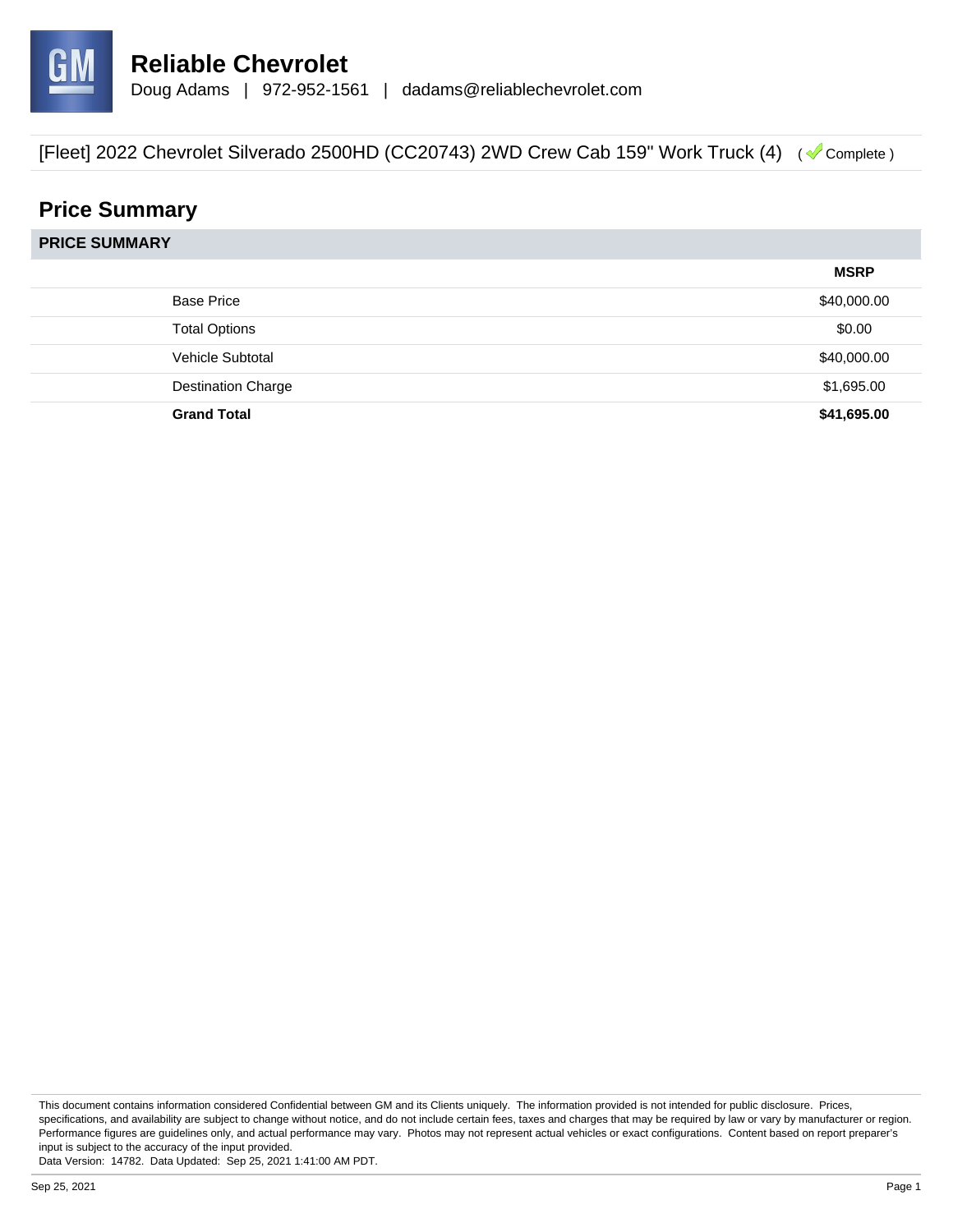

| <b>Selected Model and Options</b> |             |                                                                                                                                                                |                               |                              |             |
|-----------------------------------|-------------|----------------------------------------------------------------------------------------------------------------------------------------------------------------|-------------------------------|------------------------------|-------------|
| <b>MODEL</b>                      |             |                                                                                                                                                                |                               |                              |             |
|                                   | <b>CODE</b> | <b>MODEL</b>                                                                                                                                                   |                               |                              | <b>MSRP</b> |
|                                   | CC20743     | 2022 Chevrolet Silverado 2500HD 2WD Crew Cab 159" Work Truck                                                                                                   |                               |                              | \$40,000.00 |
| <b>COLORS</b>                     |             |                                                                                                                                                                |                               |                              |             |
|                                   | <b>CODE</b> | <b>DESCRIPTION</b>                                                                                                                                             |                               |                              |             |
| G7C                               |             | Red Hot                                                                                                                                                        |                               |                              |             |
| <b>EMISSIONS</b>                  |             |                                                                                                                                                                |                               |                              |             |
| <b>CODE</b>                       |             | <b>DESCRIPTION</b>                                                                                                                                             | <b>FRONT</b><br><b>WEIGHT</b> | <b>REAR</b><br><b>WEIGHT</b> | <b>MSRP</b> |
| FE <sub>9</sub>                   |             | Emissions, Federal requirements                                                                                                                                | $0.00$ lbs                    | $0.00$ lbs                   | \$0.00      |
| <b>ENGINE</b>                     |             |                                                                                                                                                                |                               |                              |             |
| <b>CODE</b>                       |             | <b>DESCRIPTION</b>                                                                                                                                             | <b>FRONT</b><br><b>WEIGHT</b> | <b>REAR</b><br><b>WEIGHT</b> | <b>MSRP</b> |
| L <sub>8</sub> T                  |             | Engine, 6.6L V8 with Direct Injection and Variable Valve Timing,<br>gasoline, (401 hp [299 kW] @ 5200 rpm, 464 lb-ft of torque [629 N-<br>m] @ 4000 rpm) (STD) | $0.00$ lbs                    | $0.00$ lbs                   | \$0.00      |
| <b>TRANSMISSION</b>               |             |                                                                                                                                                                |                               |                              |             |
| <b>CODE</b>                       |             | <b>DESCRIPTION</b>                                                                                                                                             | <b>FRONT</b><br><b>WEIGHT</b> | <b>REAR</b><br><b>WEIGHT</b> | <b>MSRP</b> |
| <b>MYD</b>                        |             | Transmission, 6-speed automatic, heavy-duty (STD) (Requires<br>(L8T) 6.6L V8 gas engine.)                                                                      | $0.00$ lbs                    | $0.00$ lbs                   | \$0.00      |
| <b>GVWR</b>                       |             |                                                                                                                                                                |                               |                              |             |
| <b>CODE</b>                       |             | <b>DESCRIPTION</b>                                                                                                                                             | <b>FRONT</b><br><b>WEIGHT</b> | <b>REAR</b><br><b>WEIGHT</b> | <b>MSRP</b> |
| <b>JGA</b>                        |             | GVWR, 10,150 lbs. (4604 kg) (STD) (Included and only available<br>with CC20743 model and (L8T) 6.6L V8 gas engine with 17"<br>wheels)                          | $0.00$ lbs                    | $0.00$ lbs                   | \$0.00      |

This document contains information considered Confidential between GM and its Clients uniquely. The information provided is not intended for public disclosure. Prices, specifications, and availability are subject to change without notice, and do not include certain fees, taxes and charges that may be required by law or vary by manufacturer or region. Performance figures are guidelines only, and actual performance may vary. Photos may not represent actual vehicles or exact configurations. Content based on report preparer's input is subject to the accuracy of the input provided.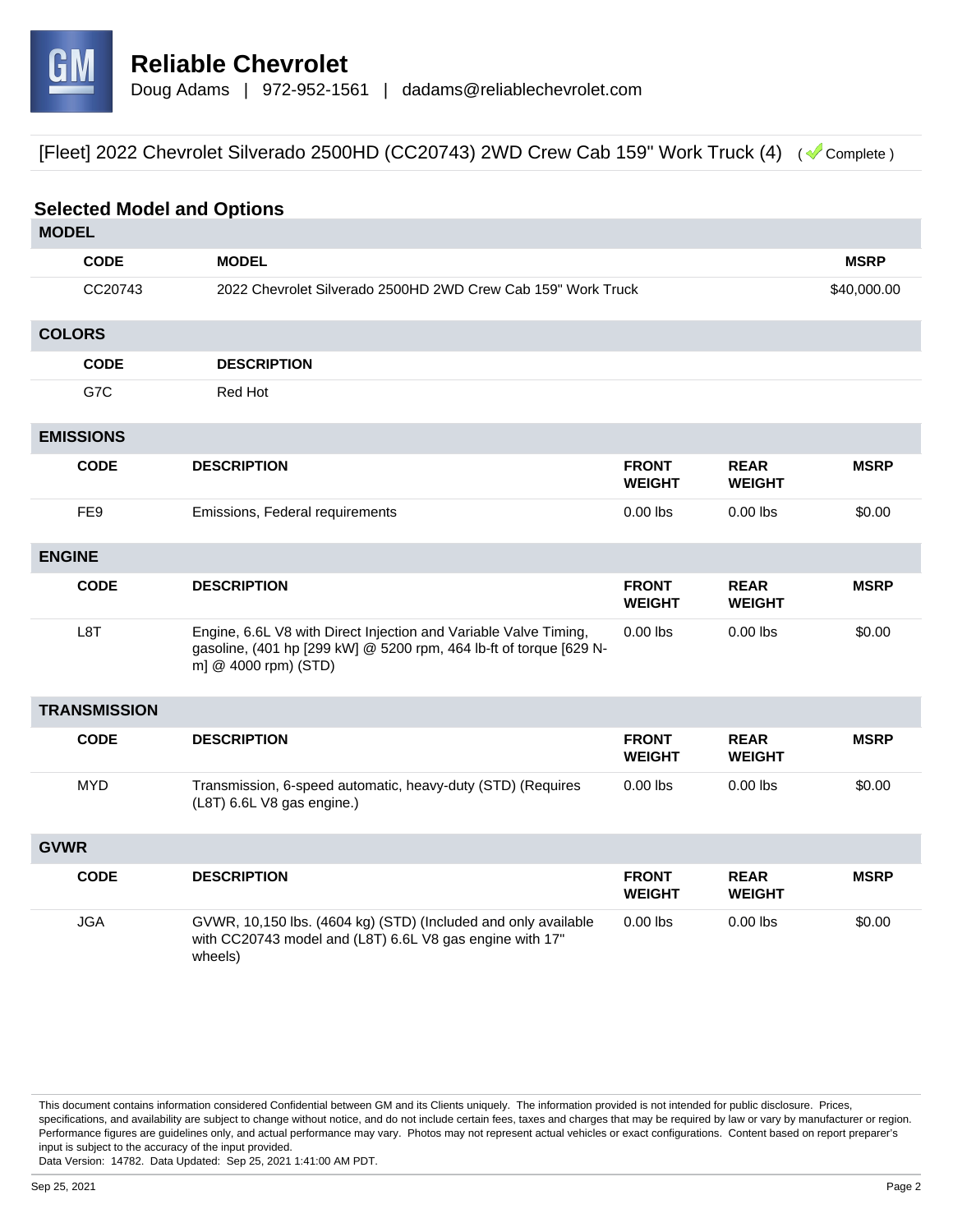

|              | <b>AXLE</b>               |                                                                                                                                                                                                                                                                                                     |                               |                              |             |
|--------------|---------------------------|-----------------------------------------------------------------------------------------------------------------------------------------------------------------------------------------------------------------------------------------------------------------------------------------------------|-------------------------------|------------------------------|-------------|
|              | <b>CODE</b>               | <b>DESCRIPTION</b>                                                                                                                                                                                                                                                                                  | <b>FRONT</b><br><b>WEIGHT</b> | <b>REAR</b><br><b>WEIGHT</b> | <b>MSRP</b> |
|              | GT4                       | Rear axle, 3.73 ratio (Requires (L8T) 6.6L V8 gas engine. Not<br>available with (L5P) Duramax 6.6L Turbo-Diesel V8 engine.)                                                                                                                                                                         | $0.00$ lbs                    | $0.00$ lbs                   | \$0.00      |
|              | PREFERRED EQUIPMENT GROUP |                                                                                                                                                                                                                                                                                                     |                               |                              |             |
|              | <b>CODE</b>               | <b>DESCRIPTION</b>                                                                                                                                                                                                                                                                                  | <b>FRONT</b><br><b>WEIGHT</b> | <b>REAR</b><br><b>WEIGHT</b> | <b>MSRP</b> |
|              | 1WT                       | Work Truck Preferred Equipment Group includes standard<br>equipment                                                                                                                                                                                                                                 | $0.00$ lbs                    | $0.00$ lbs                   | \$0.00      |
|              | <b>WHEELS</b>             |                                                                                                                                                                                                                                                                                                     |                               |                              |             |
|              | <b>CODE</b>               | <b>DESCRIPTION</b>                                                                                                                                                                                                                                                                                  | <b>FRONT</b><br><b>WEIGHT</b> | <b>REAR</b><br><b>WEIGHT</b> | <b>MSRP</b> |
|              | <b>PYN</b>                | Wheels, 17" (43.2 cm) painted steel, Silver (STD)                                                                                                                                                                                                                                                   | $0.00$ lbs                    | $0.00$ lbs                   | \$0.00      |
| <b>TIRES</b> |                           |                                                                                                                                                                                                                                                                                                     |                               |                              |             |
|              | <b>CODE</b>               | <b>DESCRIPTION</b>                                                                                                                                                                                                                                                                                  | <b>FRONT</b><br><b>WEIGHT</b> | <b>REAR</b><br><b>WEIGHT</b> | <b>MSRP</b> |
|              | QHQ                       | Tires, LT245/75R17E all-season, blackwall (STD)                                                                                                                                                                                                                                                     | $0.00$ lbs                    | $0.00$ lbs                   | \$0.00      |
|              | <b>SPARE TIRE</b>         |                                                                                                                                                                                                                                                                                                     |                               |                              |             |
|              | <b>CODE</b>               | <b>DESCRIPTION</b>                                                                                                                                                                                                                                                                                  | <b>FRONT</b><br><b>WEIGHT</b> | <b>REAR</b><br><b>WEIGHT</b> | <b>MSRP</b> |
|              | ZHQ                       | Tire, spare LT245/75R17E all-season, blackwall (STD) (Included<br>and only available with (QHQ) LT245/75R17E all-season,<br>blackwall tires with (E63) Durabed, pickup bed. Available to order<br>when (ZW9) pickup bed delete and (QHQ) LT245/75R17E all-<br>season, blackwall tires are ordered.) | $0.00$ lbs                    | $0.00$ lbs                   | Inc.        |
| <b>PAINT</b> |                           |                                                                                                                                                                                                                                                                                                     |                               |                              |             |
|              | <b>CODE</b>               | <b>DESCRIPTION</b>                                                                                                                                                                                                                                                                                  | <b>FRONT</b><br><b>WEIGHT</b> | <b>REAR</b><br><b>WEIGHT</b> | <b>MSRP</b> |
|              | G7C                       | Red Hot                                                                                                                                                                                                                                                                                             | $0.00$ lbs                    | $0.00$ lbs                   | \$0.00      |

This document contains information considered Confidential between GM and its Clients uniquely. The information provided is not intended for public disclosure. Prices, specifications, and availability are subject to change without notice, and do not include certain fees, taxes and charges that may be required by law or vary by manufacturer or region. Performance figures are guidelines only, and actual performance may vary. Photos may not represent actual vehicles or exact configurations. Content based on report preparer's input is subject to the accuracy of the input provided.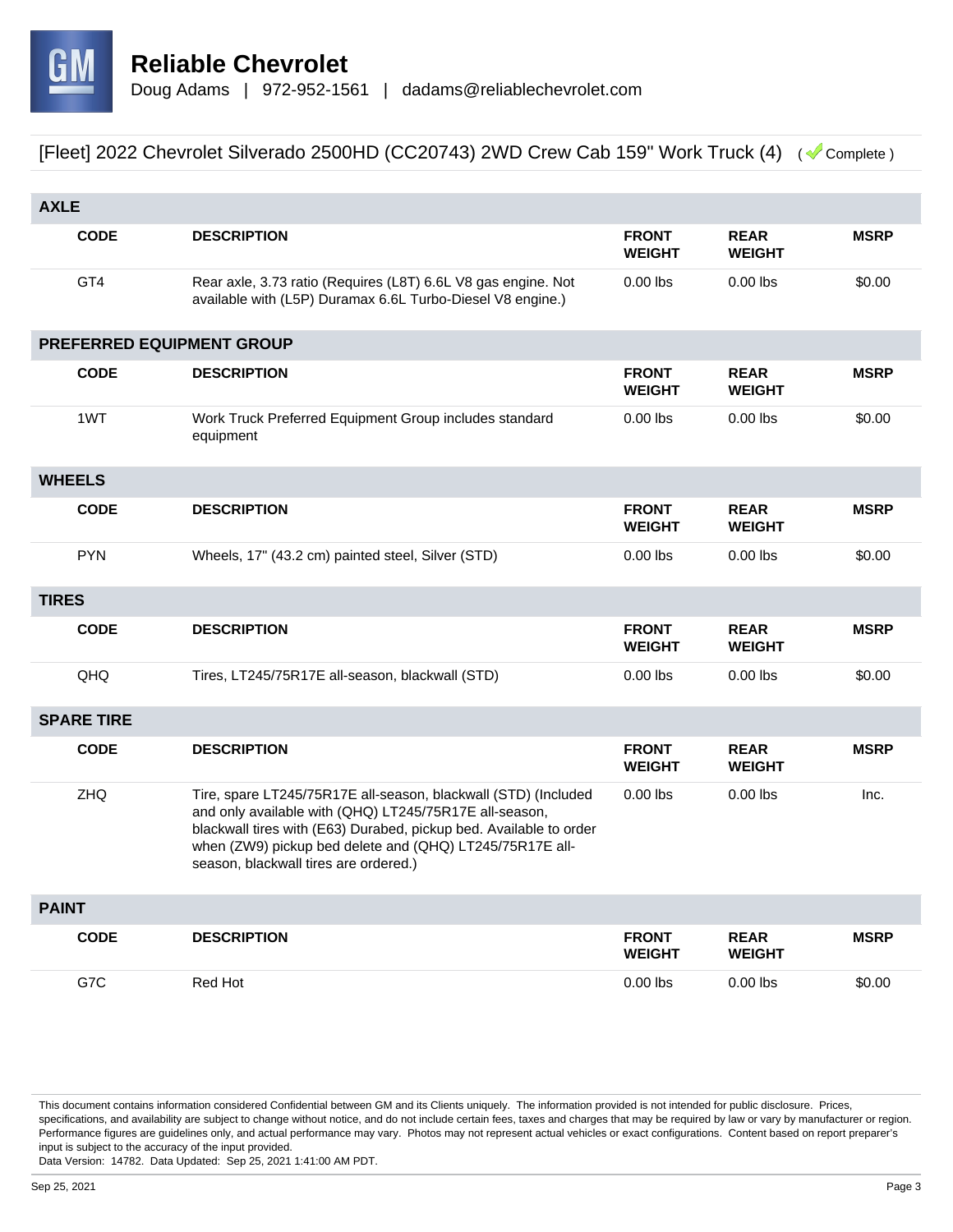

| <b>SEAT TYPE</b> |             |                                                                                                                                                                                                                                                                                                    |                               |                              |             |
|------------------|-------------|----------------------------------------------------------------------------------------------------------------------------------------------------------------------------------------------------------------------------------------------------------------------------------------------------|-------------------------------|------------------------------|-------------|
|                  | <b>CODE</b> | <b>DESCRIPTION</b>                                                                                                                                                                                                                                                                                 | <b>FRONT</b><br><b>WEIGHT</b> | <b>REAR</b><br><b>WEIGHT</b> | <b>MSRP</b> |
|                  | AE7         | Seats, front 40/20/40 split-bench with upper covered armrest<br>storage with fixed lumbar (STD)                                                                                                                                                                                                    | $0.00$ lbs                    | $0.00$ lbs                   | \$0.00      |
| <b>SEAT TRIM</b> |             |                                                                                                                                                                                                                                                                                                    |                               |                              |             |
|                  | <b>CODE</b> | <b>DESCRIPTION</b>                                                                                                                                                                                                                                                                                 | <b>FRONT</b><br><b>WEIGHT</b> | <b>REAR</b><br><b>WEIGHT</b> | <b>MSRP</b> |
|                  | H2G         | Jet Black, Vinyl seat trim                                                                                                                                                                                                                                                                         | $0.00$ lbs                    | $0.00$ lbs                   | \$0.00      |
| <b>RADIO</b>     |             |                                                                                                                                                                                                                                                                                                    |                               |                              |             |
|                  | <b>CODE</b> | <b>DESCRIPTION</b>                                                                                                                                                                                                                                                                                 | <b>FRONT</b><br><b>WEIGHT</b> | <b>REAR</b><br><b>WEIGHT</b> | <b>MSRP</b> |
|                  | <b>IOR</b>  | Audio system, Chevrolet Infotainment 3 system 7" diagonal color<br>touchscreen, AM/FM stereo. Additional features for compatible<br>phones include: Bluetooth audio streaming for 2 active devices,<br>voice command pass-through to phone, wired Apple CarPlay and<br>Android Auto capable. (STD) | $0.00$ lbs                    | $0.00$ lbs                   | \$0.00      |
|                  |             | <b>Options Total</b>                                                                                                                                                                                                                                                                               | $0.00$ lbs                    | $0.00$ lbs                   | \$0.00      |

This document contains information considered Confidential between GM and its Clients uniquely. The information provided is not intended for public disclosure. Prices, specifications, and availability are subject to change without notice, and do not include certain fees, taxes and charges that may be required by law or vary by manufacturer or region. Performance figures are guidelines only, and actual performance may vary. Photos may not represent actual vehicles or exact configurations. Content based on report preparer's input is subject to the accuracy of the input provided.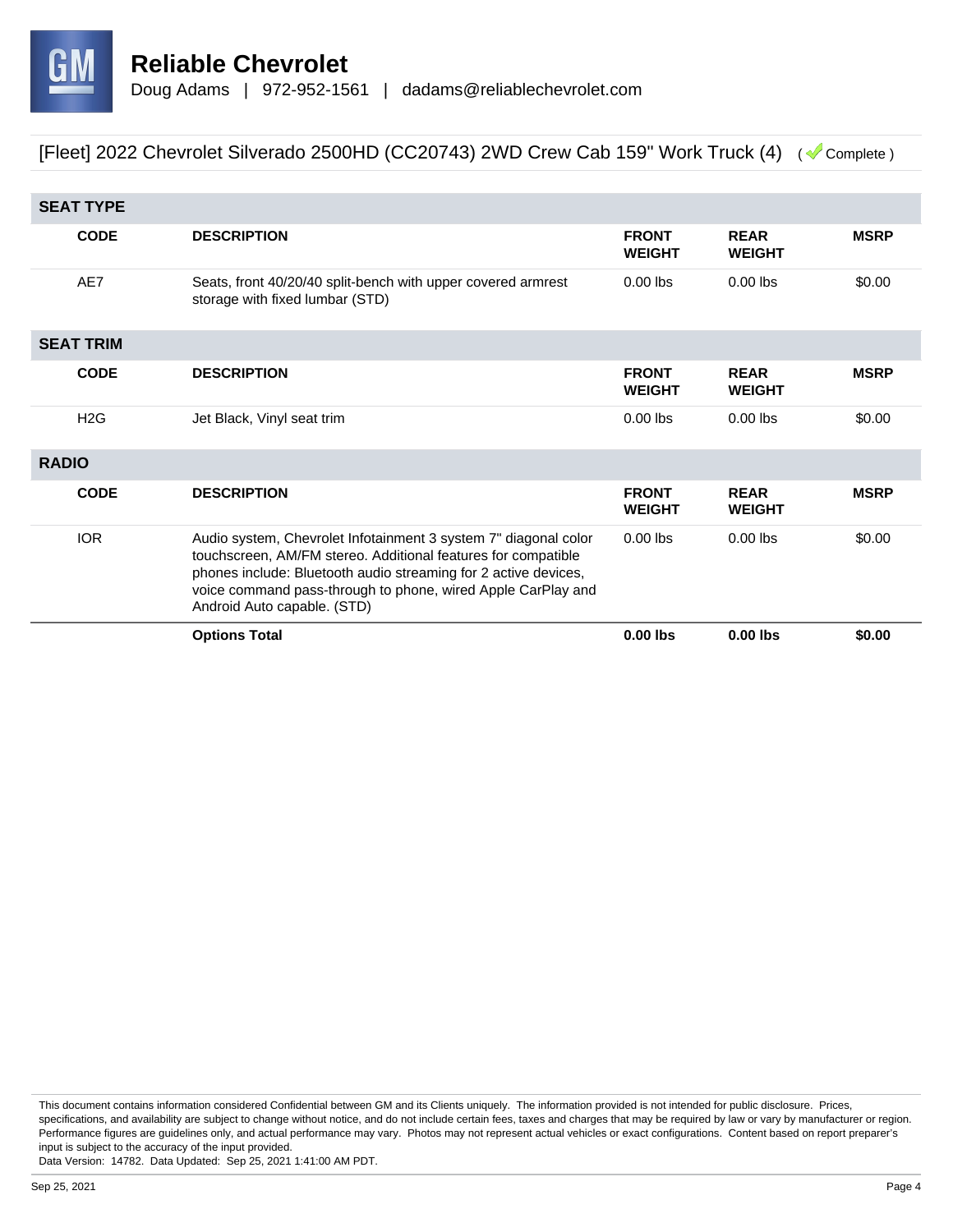

## **Standard Equipment**

| Package           |                                                                                                                                                                                            |
|-------------------|--------------------------------------------------------------------------------------------------------------------------------------------------------------------------------------------|
|                   | Trailering Package includes trailer hitch, 7-pin connector and (CTT) Hitch Guidance (Deleted when (ZW9)<br>pickup bed delete is ordered.)                                                  |
| <b>Mechanical</b> |                                                                                                                                                                                            |
|                   | Durabed, pickup bed                                                                                                                                                                        |
|                   | Engine, 6.6L V8 with Direct Injection and Variable Valve Timing, gasoline, (401 hp [299 kW] @ 5200 rpm, 464 lb<br>-ft of torque [629 N-m] @ 4000 rpm) (STD)                                |
|                   | Transmission, 6-speed automatic, heavy-duty (STD) (Requires (L8T) 6.6L V8 gas engine.)                                                                                                     |
|                   | Rear axle, 3.73 ratio (Requires (L8T) 6.6L V8 gas engine. Not available with (L5P) Duramax 6.6L Turbo-Diesel<br>V8 engine.)                                                                |
|                   | GVWR, 10,150 lbs. (4604 kg) (STD) (Included and only available with CC20743 model and (L8T) 6.6L V8 gas<br>engine with 17" wheels)                                                         |
|                   | Air filter, heavy-duty                                                                                                                                                                     |
|                   | Air filtration monitoring                                                                                                                                                                  |
|                   | Auto-locking rear differential                                                                                                                                                             |
|                   | Rear wheel drive                                                                                                                                                                           |
|                   | Cooling, external engine oil cooler                                                                                                                                                        |
|                   | Cooling, auxiliary external transmission oil cooler                                                                                                                                        |
|                   | Battery, heavy-duty 720 cold-cranking amps/80 Amp-hr maintenance-free with rundown protection and retained<br>accessory power (Included and only available with (L8T) 6.6L V8 gas engine.) |
|                   | Alternator, 170 amps (Requires (L8T) 6.6L V8 gas engine.)                                                                                                                                  |
|                   | Frame, fully-boxed, hydroformed front section and a fully-boxed stamped rear section                                                                                                       |
|                   | Recovery hooks, front, frame-mounted, Black                                                                                                                                                |
|                   | <b>Suspension Package</b>                                                                                                                                                                  |
|                   | Steering, Recirculating Ball with smart flow power steering system                                                                                                                         |
|                   | Brakes, 4-wheel antilock, 4-wheel disc with DURALIFE rotors                                                                                                                                |
|                   | Brake lining wear indicator                                                                                                                                                                |
|                   | Capless Fuel Fill (Requires (L8T) 6.6L V8 gas engine. Not available with (ZW9) pickup bed delete.)                                                                                         |
| <b>Exterior</b>   |                                                                                                                                                                                            |
|                   | Wheels, 17" (43.2 cm) painted steel, Silver (STD)                                                                                                                                          |
|                   |                                                                                                                                                                                            |

Tires, LT245/75R17E all-season, blackwall (STD)

This document contains information considered Confidential between GM and its Clients uniquely. The information provided is not intended for public disclosure. Prices, specifications, and availability are subject to change without notice, and do not include certain fees, taxes and charges that may be required by law or vary by manufacturer or region. Performance figures are guidelines only, and actual performance may vary. Photos may not represent actual vehicles or exact configurations. Content based on report preparer's input is subject to the accuracy of the input provided.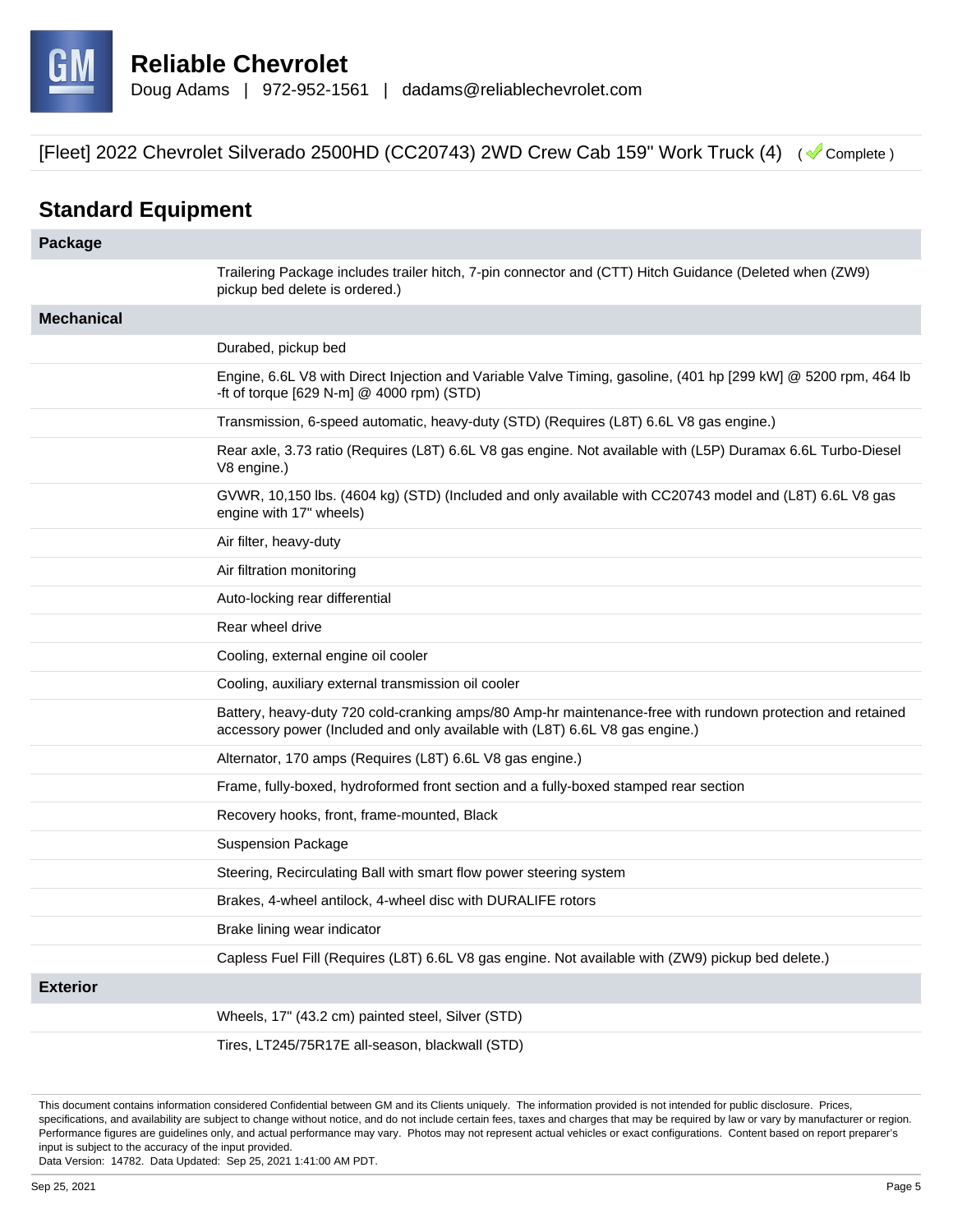

| <b>Exterior</b>      |                                                                                                                                                                                                                                                                                               |
|----------------------|-----------------------------------------------------------------------------------------------------------------------------------------------------------------------------------------------------------------------------------------------------------------------------------------------|
|                      | Tire, spare LT245/75R17E all-season, blackwall (STD) (Included and only available with (QHQ) LT245/75R17E<br>all-season, blackwall tires with (E63) Durabed, pickup bed. Available to order when (ZW9) pickup bed delete<br>and (QHQ) LT245/75R17E all-season, blackwall tires are ordered.)  |
|                      | Tire carrier lock keyed cylinder lock that utilizes same key as ignition and door (Deleted with (ZW9) pickup bed<br>delete.)                                                                                                                                                                  |
|                      | Bumpers, front, Black                                                                                                                                                                                                                                                                         |
|                      | Bumpers, rear, Black                                                                                                                                                                                                                                                                          |
|                      | CornerStep, rear bumper                                                                                                                                                                                                                                                                       |
|                      | BedStep, Black integrated on forward portion of bed on driver and passenger side (Deleted when (ZW9) pickup<br>bed delete is ordered.)                                                                                                                                                        |
|                      | Moldings, beltline, Black                                                                                                                                                                                                                                                                     |
|                      | Cargo tie downs (12), fixed rated at 500 lbs per corner (Deleted with (ZW9) pickup bed delete.)                                                                                                                                                                                               |
|                      | Grille (Front grille bar with "CHEVROLET" molded in Black, includes Black mesh inserts with small Gold bowtie<br>emblem.)                                                                                                                                                                     |
|                      | Headlamps, halogen reflector with halogen Daytime Running Lamps                                                                                                                                                                                                                               |
|                      | Taillamps with incandescent tail, stop and reverse lights                                                                                                                                                                                                                                     |
|                      | Lamps, cargo area, cab mounted integrated with center high mount stop lamp, with switch in bank on left side of<br>steering wheel                                                                                                                                                             |
|                      | Mirrors, outside high-visibility vertical trailering lower convex mirrors, manual-folding/extending (extends 3.31"<br>[84.25mm]), molded in Black                                                                                                                                             |
|                      | Mirror caps, Black                                                                                                                                                                                                                                                                            |
|                      | Glass, solar absorbing, tinted                                                                                                                                                                                                                                                                |
|                      | Tailgate, standard (Deleted with (ZW9) pickup bed delete.)                                                                                                                                                                                                                                    |
|                      | Tailgate and bed rail protection cap, top                                                                                                                                                                                                                                                     |
|                      | Tailgate, locking, utilizes same key as ignition and door (Upgraded to (QT5) EZ Lift power lock and release<br>tailgate when (ZLQ) WT Fleet Convenience Package or (PCV) WT Convenience Package is ordered. Not<br>available with (ZW9) pickup bed delete.)                                   |
|                      | Tailgate, gate function manual, no EZ Lift (Deleted with (ZW9) pickup bed delete.)                                                                                                                                                                                                            |
|                      | Door handles, Black grained                                                                                                                                                                                                                                                                   |
| <b>Entertainment</b> |                                                                                                                                                                                                                                                                                               |
|                      | Audio system, Chevrolet Infotainment 3 system 7" diagonal color touchscreen, AM/FM stereo. Additional<br>features for compatible phones include: Bluetooth audio streaming for 2 active devices, voice command pass-<br>through to phone, wired Apple CarPlay and Android Auto capable. (STD) |
|                      | Audio system feature, 6-speaker system (Requires Crew Cab or Double Cab model.)                                                                                                                                                                                                               |

This document contains information considered Confidential between GM and its Clients uniquely. The information provided is not intended for public disclosure. Prices, specifications, and availability are subject to change without notice, and do not include certain fees, taxes and charges that may be required by law or vary by manufacturer or region. Performance figures are guidelines only, and actual performance may vary. Photos may not represent actual vehicles or exact configurations. Content based on report preparer's input is subject to the accuracy of the input provided.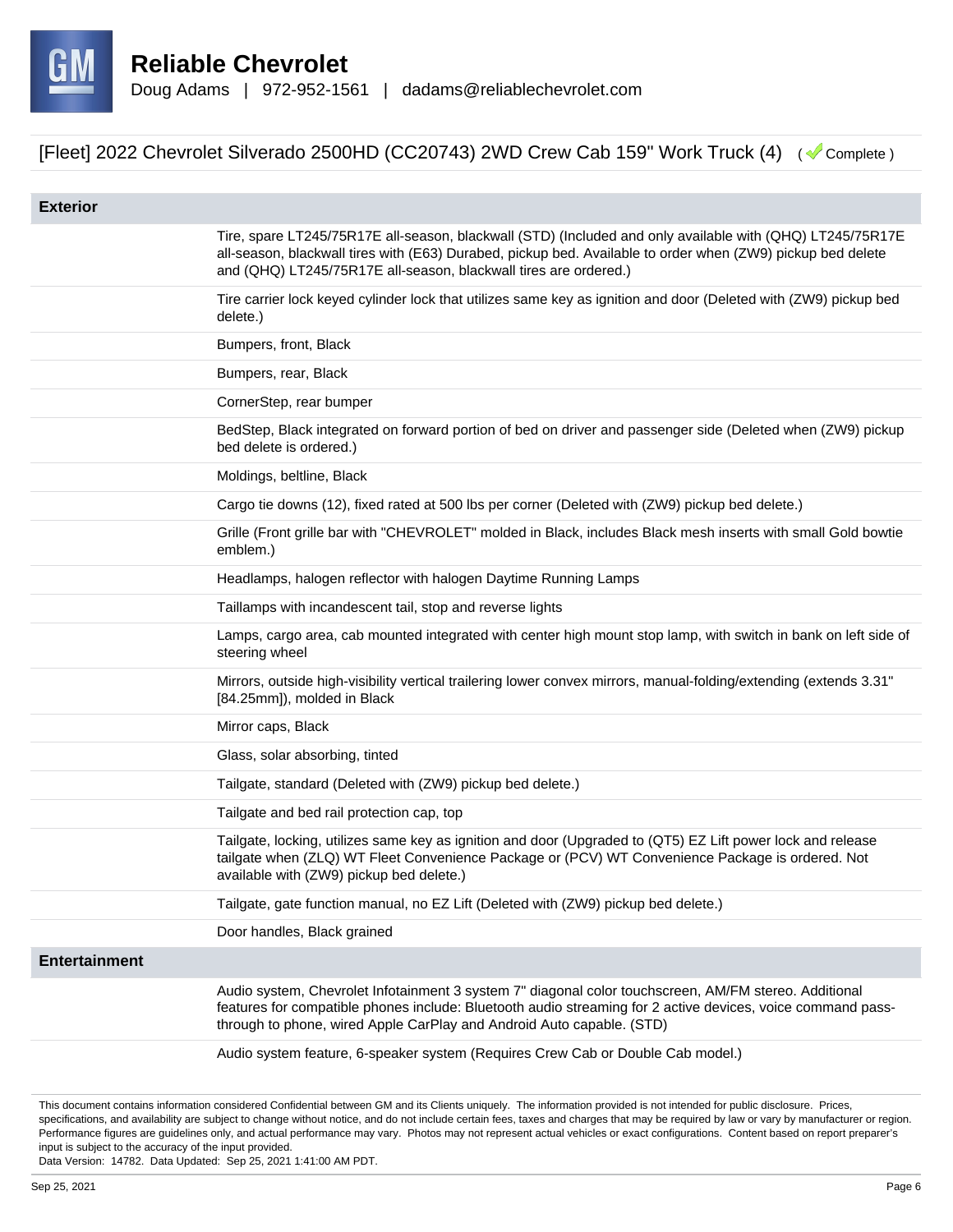

| <b>Entertainment</b> |                                                                                                                                                                                                                             |
|----------------------|-----------------------------------------------------------------------------------------------------------------------------------------------------------------------------------------------------------------------------|
|                      | Bluetooth for phone connectivity to vehicle infotainment system                                                                                                                                                             |
| <b>Interior</b>      |                                                                                                                                                                                                                             |
|                      | Seats, front 40/20/40 split-bench with upper covered armrest storage with fixed lumbar (STD)                                                                                                                                |
|                      | Vinyl seat trim                                                                                                                                                                                                             |
|                      | Seat adjuster, driver 4-way manual                                                                                                                                                                                          |
|                      | Seat adjuster, passenger 4-way manual                                                                                                                                                                                       |
|                      | Seat, rear 60/40 folding bench (folds up), 3-passenger (includes child seat top tether anchor) (Requires Crew<br>Cab or Double Cab model.)                                                                                  |
|                      | Floor covering, rubberized-vinyl (Not available with LPO floor liners.)                                                                                                                                                     |
|                      | Steering wheel, urethane                                                                                                                                                                                                    |
|                      | Steering column, Tilt-Wheel, manual with wheel locking security feature                                                                                                                                                     |
|                      | Instrument cluster 6-gauge cluster featuring speedometer, fuel level, engine temperature, tachometer, voltage<br>and oil pressure                                                                                           |
|                      | Driver Information Center, 3.5" diagonal monochromatic display                                                                                                                                                              |
|                      | Exterior Temperature Display located in radio display                                                                                                                                                                       |
|                      | Rear Seat Reminder (Requires Crew Cab or Double Cab model.)                                                                                                                                                                 |
|                      | Window, power front, drivers express up/down (Standard on Crew Cab and Double Cab models. On Regular<br>Cab model, included and only available with (ZLQ) WT Fleet Convenience Package or (PCV) WT Convenience<br>Package.) |
|                      | Window, power front, passenger express down (Standard on Crew Cab and Double Cab models. On Regular<br>Cab model, included and only available with (ZLQ) WT Fleet Convenience Package or (PCV) WT Convenience<br>Package.)  |
|                      | Windows, power rear, express down (Not available with Regular Cab models.)                                                                                                                                                  |
|                      | Door locks, power (Standard on Crew Cab and Double Cab models. On Regular Cab models, included and only<br>available with (ZLQ) WT Fleet Convenience Package or (PCV) WT Convenience Package.)                              |
|                      | USB ports, 2 (first row) located on instrument panel                                                                                                                                                                        |
|                      | Power outlet, front auxiliary, 12-volt                                                                                                                                                                                      |
|                      | Air conditioning, single-zone                                                                                                                                                                                               |
|                      | Air vents, rear, heating/cooling (Not available on Regular Cab models.)                                                                                                                                                     |
|                      | Mirror, inside rearview, manual tilt                                                                                                                                                                                        |
|                      | Assist handles front A-pillar mounted for driver and passenger, rear B-pillar mounted                                                                                                                                       |

This document contains information considered Confidential between GM and its Clients uniquely. The information provided is not intended for public disclosure. Prices, specifications, and availability are subject to change without notice, and do not include certain fees, taxes and charges that may be required by law or vary by manufacturer or region. Performance figures are guidelines only, and actual performance may vary. Photos may not represent actual vehicles or exact configurations. Content based on report preparer's input is subject to the accuracy of the input provided.